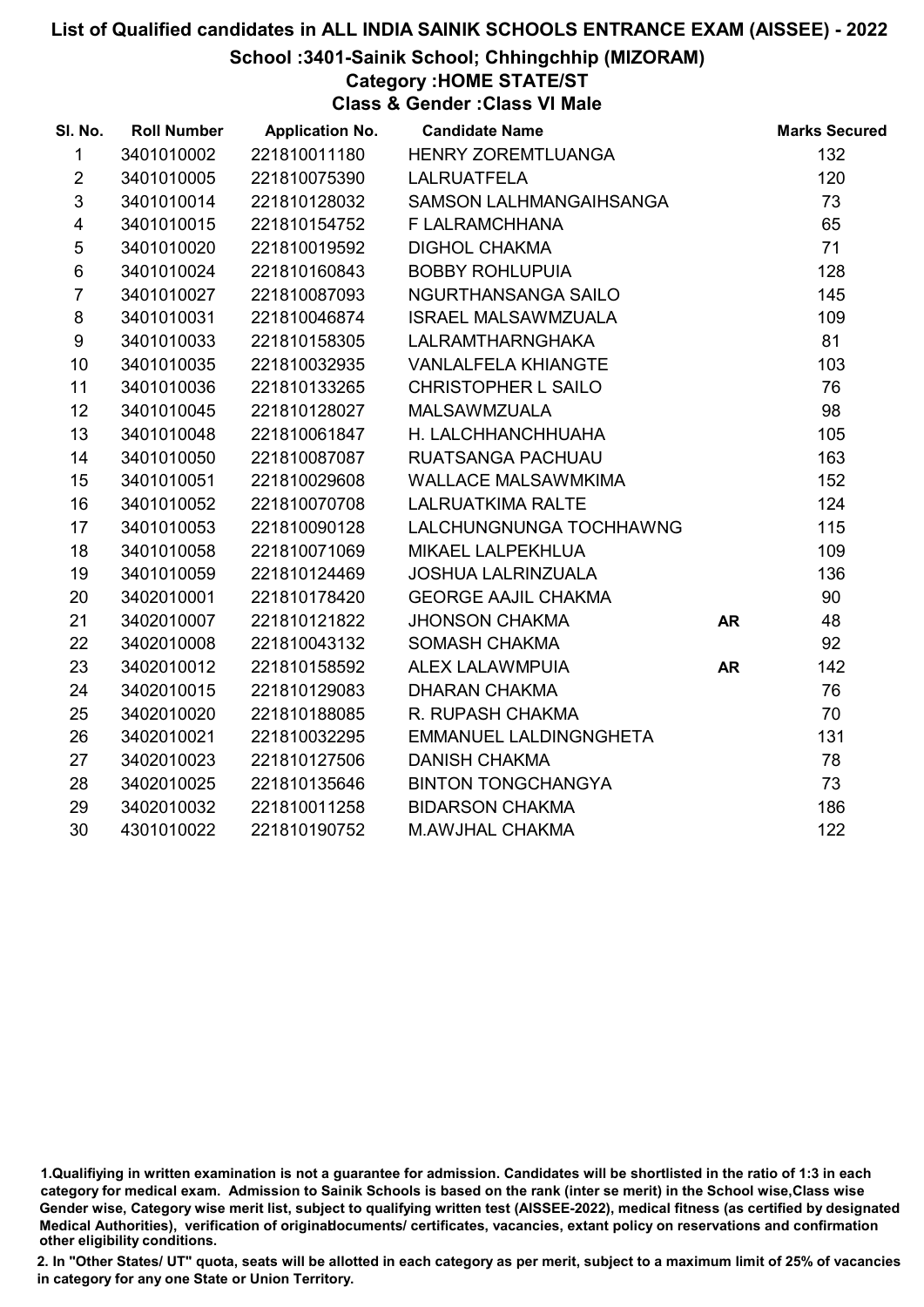#### School :3401-Sainik School; Chhingchhip (MIZORAM)

## Category :OTHER STATE/SC

Class & Gender :Class VI Male

| SI. No. | <b>Roll Number</b> | <b>Application No.</b> | <b>Candidate Name</b>    |           | <b>Marks Secured</b> |
|---------|--------------------|------------------------|--------------------------|-----------|----------------------|
| 31      | 1510030086         | 221810181284           | ROUNAK CHOUDHARY         |           | 170                  |
| 32      | 1511020203         | 221810111981           | VISHAL KUMAR             |           | 175                  |
| 33      | 1511030139         | 221810068975           | <b>AMAR SAXENA</b>       |           | 105                  |
| 34      | 1512020040         | 221810159962           | <b>ROAN KUMAR</b>        |           | 130                  |
| 35      | 1513010100         | 221810121522           | <b>AMIT KUMAR</b>        |           | 93                   |
| 36      | 1513010222         | 221810121264           | <b>KUSH KUMAR</b>        |           | 101                  |
| 37      | 1513020222         | 221810120767           | <b>CHANCHAL KUMAR</b>    |           | 116                  |
| 38      | 2601010031         | 221810111543           | ROUSHAN KUMAR            |           | 195                  |
| 39      | 3002030714         | 221810112499           | <b>VIKASH KUMAR</b>      |           | 173                  |
| 40      | 3201010543         | 221810142135           | DEV KHANNA               | <b>AR</b> | 57                   |
| 41      | 3401010021         | 221810157903           | <b>MASTER AJAY SINGH</b> | <b>AR</b> | 112                  |
| 42      | 3501010053         | 221810022342           | YASH KATARIYA            | <b>AR</b> | 113                  |
| 43      | 3904020193         | 221810167832           | <b>VENIT SAMARIYA</b>    |           | 104                  |
| 44      | 3904030467         | 221810150639           | SACHIN NAINAWAT          |           | 102                  |
| 45      | 3905010235         | 221810168081           | <b>GOURAV KUMAR</b>      |           | 138                  |
| 46      | 4405010250         | 221810144664           | <b>KARAN PRASAD</b>      |           | 115                  |
| 47      | 4405020265         | 221810123928           | <b>SHIVAM KUMAR</b>      |           | 146                  |

<sup>1.</sup>Qualifiying in written examination is not a guarantee for admission. Candidates will be shortlisted in the ratio of 1:3 in each category for medical exam. Admission to Sainik Schools is based on the rank (inter se merit) in the School wise,Class wise Gender wise, Category wise merit list, subject to qualifying written test (AISSEE-2022), medical fitness (as certified by designated Medical Authorities), verification of originablocuments/ certificates, vacancies, extant policy on reservations and confirmation other eligibility conditions.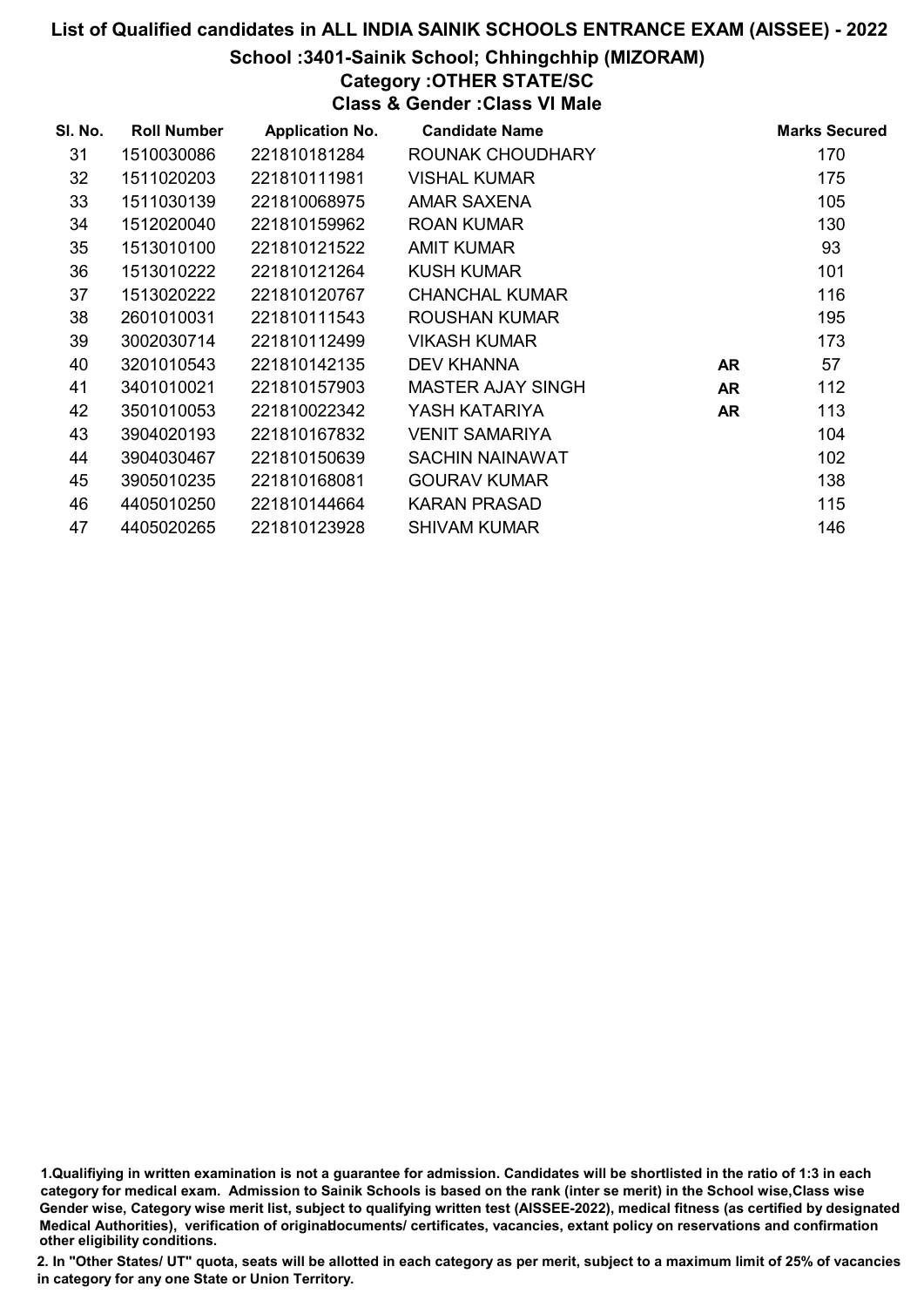## List of Qualified candidates in ALL INDIA SAINIK SCHOOLS ENTRANCE EXAM (AISSEE) - 2022 School :3401-Sainik School; Chhingchhip (MIZORAM) Category :OTHER STATE/ST Class & Gender :Class VI Male

| SI. No. | Roll Number | <b>Application No.</b> | Candidate Name    |    | Marks Secured |
|---------|-------------|------------------------|-------------------|----|---------------|
| 48      | 1301010141  | 221810048023           | KAGO OBING PINTHO |    | 117           |
| 49      | 3401010018  | 221810088262           | KENNONG SIRAM     |    | 191           |
| 50      | 3401010023  | 221810001533           | TUSAR SONOWAL     | AR | 105           |

1.Qualifiying in written examination is not a guarantee for admission. Candidates will be shortlisted in the ratio of 1:3 in each category for medical exam. Admission to Sainik Schools is based on the rank (inter se merit) in the School wise,Class wise Gender wise, Category wise merit list, subject to qualifying written test (AISSEE-2022), medical fitness (as certified by designated Medical Authorities), verification of originablocuments/ certificates, vacancies, extant policy on reservations and confirmation other eligibility conditions.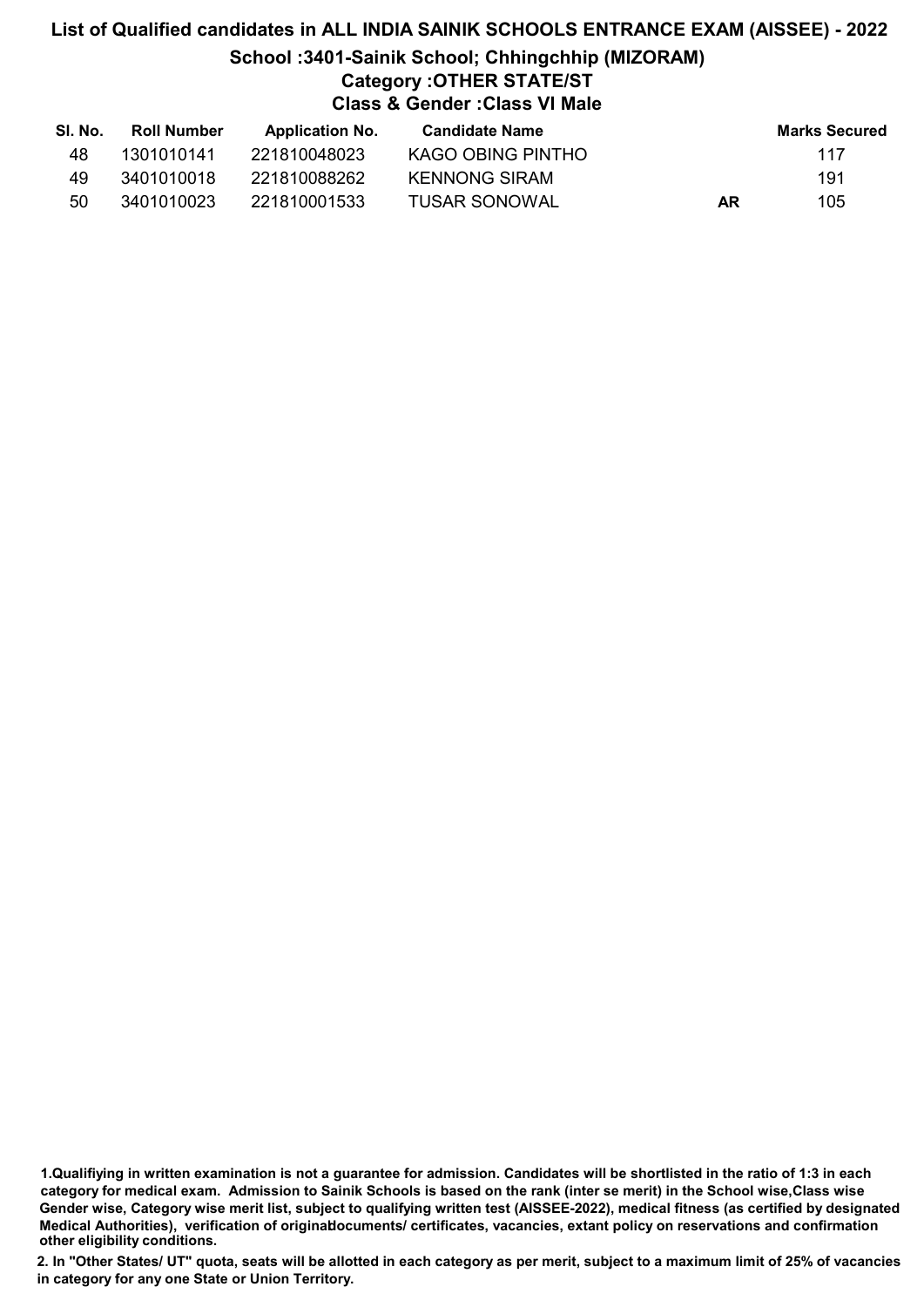#### School :3401-Sainik School; Chhingchhip (MIZORAM)

### Category :OTHER STATE/OBC

Class & Gender :Class VI Male

| SI. No. | <b>Roll Number</b> | <b>Application No.</b> | <b>Candidate Name</b>    |           | <b>Marks Secured</b> |
|---------|--------------------|------------------------|--------------------------|-----------|----------------------|
| 51      | 1403010409         | 221810136299           | <b>VIVEK YADAV</b>       | <b>AR</b> | 135                  |
| 52      | 1503010284         | 221810150108           | <b>DHANRAJ KUMAR</b>     |           | 193                  |
| 53      | 1503010325         | 221810077219           | <b>HIMANSHU ANAND</b>    |           | 155                  |
| 54      | 1504020018         | 221810151922           | PREM PRAKASH ARYA        |           | 157                  |
| 55      | 1505010301         | 221810115066           | <b>RAJNISHKANT</b>       |           | 228                  |
| 56      | 1505010457         | 221810094500           | <b>RAUSHAN KUMAR</b>     |           | 197                  |
| 57      | 1505010567         | 221810082661           | <b>DHANRAJ KUMAR</b>     |           | 228                  |
| 58      | 1507010009         | 221810112030           | <b>ADARSH</b>            |           | 168                  |
| 59      | 1507010284         | 221810134141           | <b>SUMIT RAJ</b>         |           | 129                  |
| 60      | 1509030306         | 221810166754           | NIRANJAN JAISWAL         |           | 123                  |
| 61      | 1509030423         | 221810149365           | <b>AYUSH KUMAR</b>       |           | 255                  |
| 62      | 1510030024         | 221810181153           | <b>ANKUR GAURAV</b>      |           | 199                  |
| 63      | 1510030160         | 221810149806           | <b>SUMAN SHEKHAR</b>     |           | 170                  |
| 64      | 1511020214         | 221810083891           | <b>ALOK KUMAR</b>        |           | 203                  |
| 65      | 1511020334         | 221810113213           | <b>ADITYA KUMAR</b>      |           | 229                  |
| 66      | 1511020486         | 221810111914           | <b>SUNNY KUMAR SINGH</b> |           | 204                  |
| 67      | 1511030017         | 221810069584           | <b>ARYAN RAJ</b>         |           | 247                  |
| 68      | 1511030034         | 221810122405           | <b>HIMANSHU KUMAR</b>    |           | 220                  |
| 69      | 1511030427         | 221810069128           | <b>ANKIT KUMAR</b>       |           | 197                  |
| 70      | 1512010025         | 221810110980           | AARUSH RAJ               |           | 182                  |
| 71      | 1513020223         | 221810111767           | <b>ARYAN RAJ</b>         |           | 161                  |
| 72      | 1702010021         | 221810081210           | <b>MANISH YADAV</b>      |           | 249                  |
| 73      | 1702010109         | 221810080782           | ADITYA YADAV             |           | 147                  |
| 74      | 1702010230         | 221810085426           | <b>RAJ PRAJAPATI</b>     |           | 212                  |
| 75      | 2001030429         | 221810013741           | <b>VIDHIT SHARMA</b>     |           | 125                  |
| 76      | 2001060770         | 221810045619           | <b>DAKSH YADAV</b>       |           | 218                  |
| 77      | 3002020322         | 221810048175           | ABHAY SINGH DHAKAR       |           | 169                  |
| 78      | 3401010019         | 221810062672           | TIKENDRAJIT YUMNAM       |           | 154                  |
| 79      | 3904010008         | 221810151800           | <b>ADITYA RAWAT</b>      |           | 144                  |
| 80      | 3904020314         | 221810150663           | <b>AUSH KUMAR</b>        |           | 176                  |
| 81      | 3904020503         | 221810149925           | NITIN RAWAT              |           | 212                  |
| 82      | 3905030301         | 221810117009           | <b>NAVEEN KUMAR</b>      |           | 143                  |
| 83      | 3905030424         | 221810060289           | <b>ANSH MAHALA</b>       |           | 124                  |
| 84      | 4401010141         | 221810187441           | <b>PRINCE KUMAR</b>      |           | 233                  |
| 85      | 4405010070         | 221810129321           | <b>AYUSH KUMAR YADAV</b> |           | 250                  |
| 86      | 4405010198         | 221810070273           | <b>RAVI RAJBHAR</b>      |           | 159                  |
| 87      | 4405010206         | 221810128883           | <b>GAURAV SONI</b>       |           | 183                  |
| 88      | 4405010228         | 221810143514           | <b>RAVI KUMAR MAURYA</b> |           | 193                  |
| 89      | 4410020570         | 221810085868           | <b>PRANJUL</b>           |           | 150                  |

1.Qualifiying in written examination is not a guarantee for admission. Candidates will be shortlisted in the ratio of 1:3 in each category for medical exam. Admission to Sainik Schools is based on the rank (inter se merit) in the School wise,Class wise Gender wise, Category wise merit list, subject to qualifying written test (AISSEE-2022), medical fitness (as certified by designated Medical Authorities), verification of originablocuments/ certificates, vacancies, extant policy on reservations and confirmation other eligibility conditions.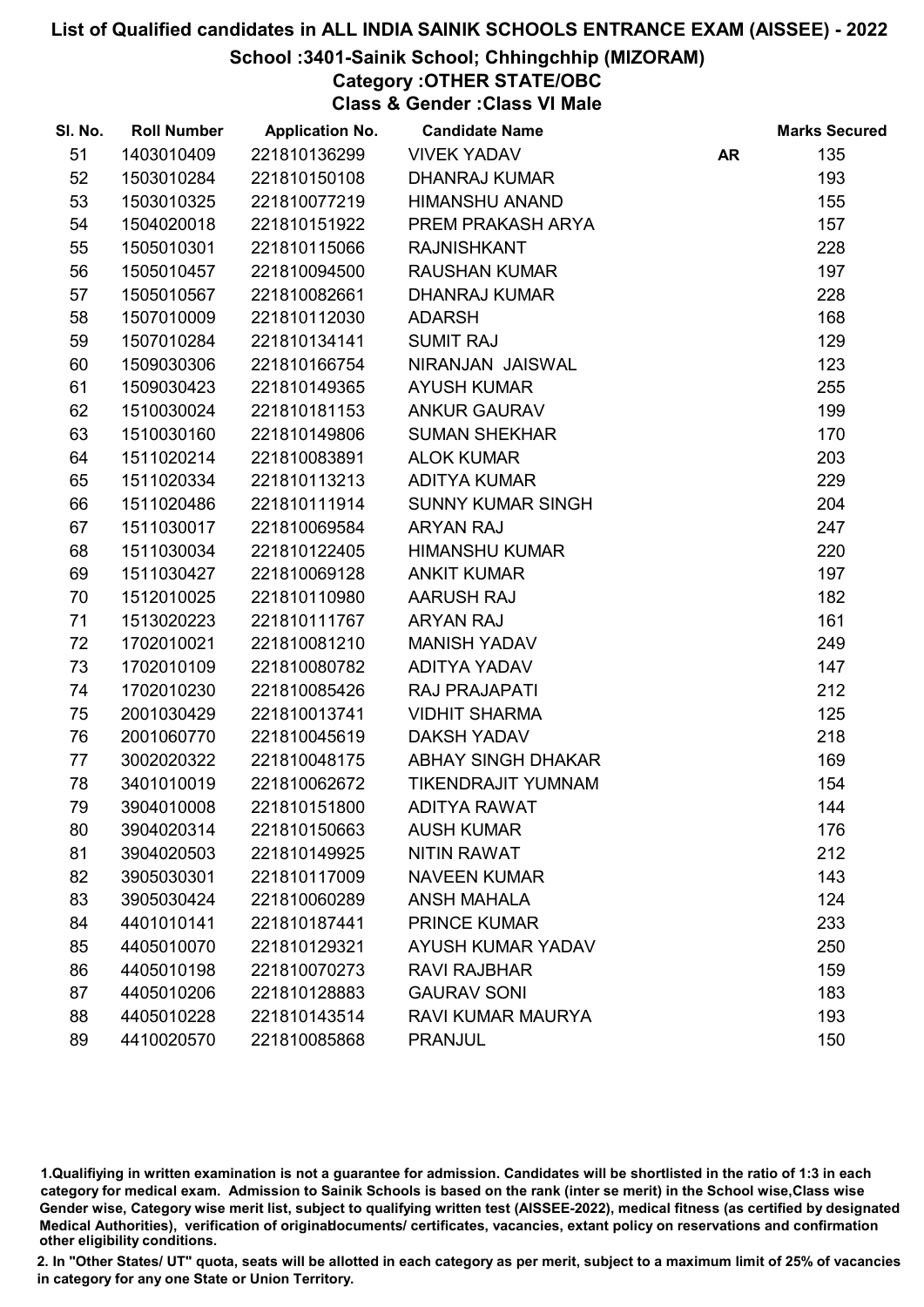## List of Qualified candidates in ALL INDIA SAINIK SCHOOLS ENTRANCE EXAM (AISSEE) - 2022 School :3401-Sainik School; Chhingchhip (MIZORAM) Category :OTHER STATE/DEF Class & Gender :Class VI Male

| SI. No. | <b>Roll Number</b> | <b>Application No.</b> | <b>Candidate Name</b> | <b>Marks Secured</b> |
|---------|--------------------|------------------------|-----------------------|----------------------|
| 90      | 1505010390         | 221810092158           | UJJWAL KUAMR          | 183                  |
| 91      | 1507010240         | 221810130719           | <b>AYUSH</b>          | 226                  |
| 92      | 1511020236         | 221810112312           | ASHISH KUMAR          | 187                  |
| 93      | 2001030443         | 221810060151           | DIVYANSHU KUMAR       | 136                  |
| 94      | 3905020500         | 221810067695           | ANUJ PRATAP SHAHI     | 126                  |
| 95      | 4410020533         | 221810098896           | SHUBHAM BHARDWAJ      | 209                  |
| 96      | 4411020090         | 221810197281           | SURYANSH PRATAP SINGH | 173                  |
| 97      | 4411020125         | 221810161052           | <b>MANU CHAUHAN</b>   | 227                  |
| 98      | 4411020140         | 221810161472           | ABHINAV SINGH CHAUHAN | 183                  |

<sup>1.</sup>Qualifiying in written examination is not a guarantee for admission. Candidates will be shortlisted in the ratio of 1:3 in each category for medical exam. Admission to Sainik Schools is based on the rank (inter se merit) in the School wise,Class wise Gender wise, Category wise merit list, subject to qualifying written test (AISSEE-2022), medical fitness (as certified by designated Medical Authorities), verification of originablocuments/ certificates, vacancies, extant policy on reservations and confirmation other eligibility conditions.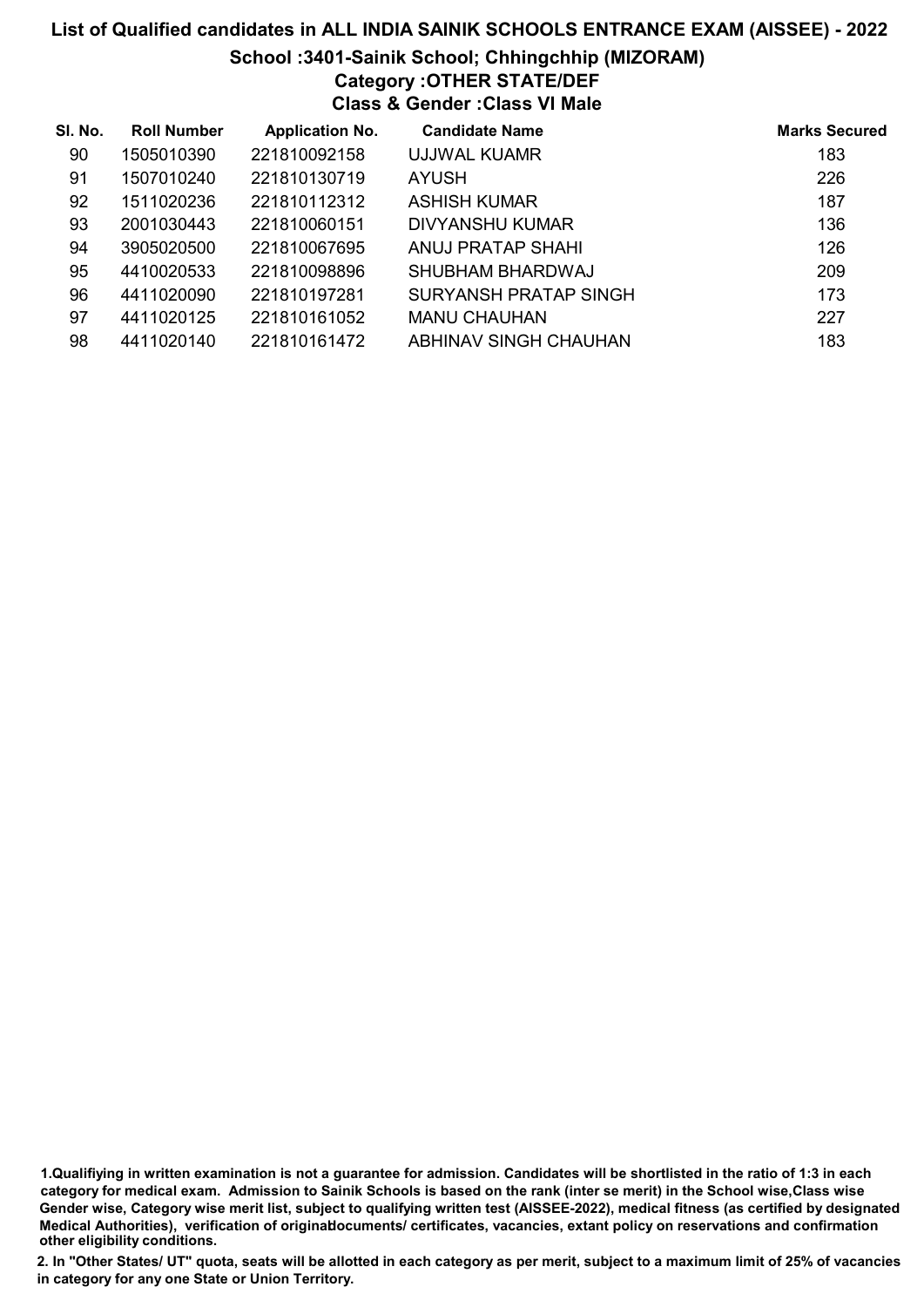#### School :3401-Sainik School; Chhingchhip (MIZORAM)

## Category :OTHER STATE/GEN

Class & Gender :Class VI Male

| SI. No. | <b>Roll Number</b> | <b>Application No.</b> | <b>Candidate Name</b>       | <b>Marks Secured</b> |
|---------|--------------------|------------------------|-----------------------------|----------------------|
| 99      | 1403010204         | 221810041454           | <b>HARSH RAJ</b>            | 136                  |
| 100     | 1505010759         | 221810025444           | <b>SHIVAM KUMAR</b>         | 137                  |
| 101     | 1509020460         | 221810168849           | <b>SUMANT KUMAR</b>         | 216                  |
| 102     | 1509030088         | 221810088482           | <b>ANKIT KUMAR SINGH</b>    | 199                  |
| 103     | 1510030217         | 221810152627           | <b>ALOK RAJ</b>             | 247                  |
| 104     | 1511020056         | 221810076550           | <b>ASHISH KUMAR</b>         | 156                  |
| 105     | 1511020259         | 221810195732           | <b>SATYAM BHARDWAJ</b>      | 180                  |
| 106     | 1511020442         | 221810075973           | <b>SACHIN KUMAR</b>         | 204                  |
| 107     | 1511020446         | 221810098583           | <b>AMAN KUMAR</b>           | 153                  |
| 108     | 1511020524         | 221810196054           | <b>ANKIT ADITYA</b>         | 233                  |
| 109     | 1511030255         | 221810092976           | <b>HIMANSHU KUMAR</b>       | 239                  |
| 110     | 1511030260         | 221810098186           | <b>SHIVAM KUMAR</b>         | 187                  |
| 111     | 1511030326         | 221810083537           | <b>ANAND KUMAR</b>          | 204                  |
| 112     | 1511030328         | 221810123637           | <b>RAUSHAN KUMAR</b>        | 233                  |
| 113     | 1511040401         | 221810192729           | <b>UJJAWAL KUMAR</b>        | 251                  |
| 114     | 1513010180         | 221810112463           | <b>SHIVAM SINGH RATHOOR</b> | 232                  |
| 115     | 1513010192         | 221810077783           | <b>RISHI RAJ</b>            | 245                  |
| 116     | 2001030338         | 221810009611           | <b>BHAVYA PANDEY</b>        | 167                  |
| 117     | 2001040411         | 221810166003           | ADHIRAJ BHARDWAJ            | 132                  |
| 118     | 3002020411         | 221810060546           | <b>ATENDRA DHAKAR</b>       | 141                  |
| 119     | 3401010041         | 221810110076           | KUSHAGRA BHADAURIA          | 136                  |
| 120     | 3901010029         | 221810030750           | <b>AYUSH PATHAK</b>         | 166                  |
| 121     | 3905010205         | 221810060451           | <b>HIMANSHU CHAUBEY</b>     | 152                  |
| 122     | 3905020063         | 221810050642           | <b>ASHWANI</b>              | 158                  |
| 123     | 3905040028         | 221810051720           | <b>SOURAV</b>               | 124                  |
| 124     | 4401010022         | 221810030910           | <b>DEEPAK SINGH</b>         | 196                  |
| 125     | 4405010147         | 221810163872           | <b>AKARSH SINGH</b>         | 222                  |
| 126     | 4405010176         | 221810172023           | YUVRAJ KESHARI              | 155                  |
| 127     | 4405020180         | 221810132286           | <b>ADITYA RAJ SINGH</b>     | 215                  |

<sup>1.</sup>Qualifiying in written examination is not a guarantee for admission. Candidates will be shortlisted in the ratio of 1:3 in each category for medical exam. Admission to Sainik Schools is based on the rank (inter se merit) in the School wise,Class wise Gender wise, Category wise merit list, subject to qualifying written test (AISSEE-2022), medical fitness (as certified by designated Medical Authorities), verification of originablocuments/ certificates, vacancies, extant policy on reservations and confirmation other eligibility conditions.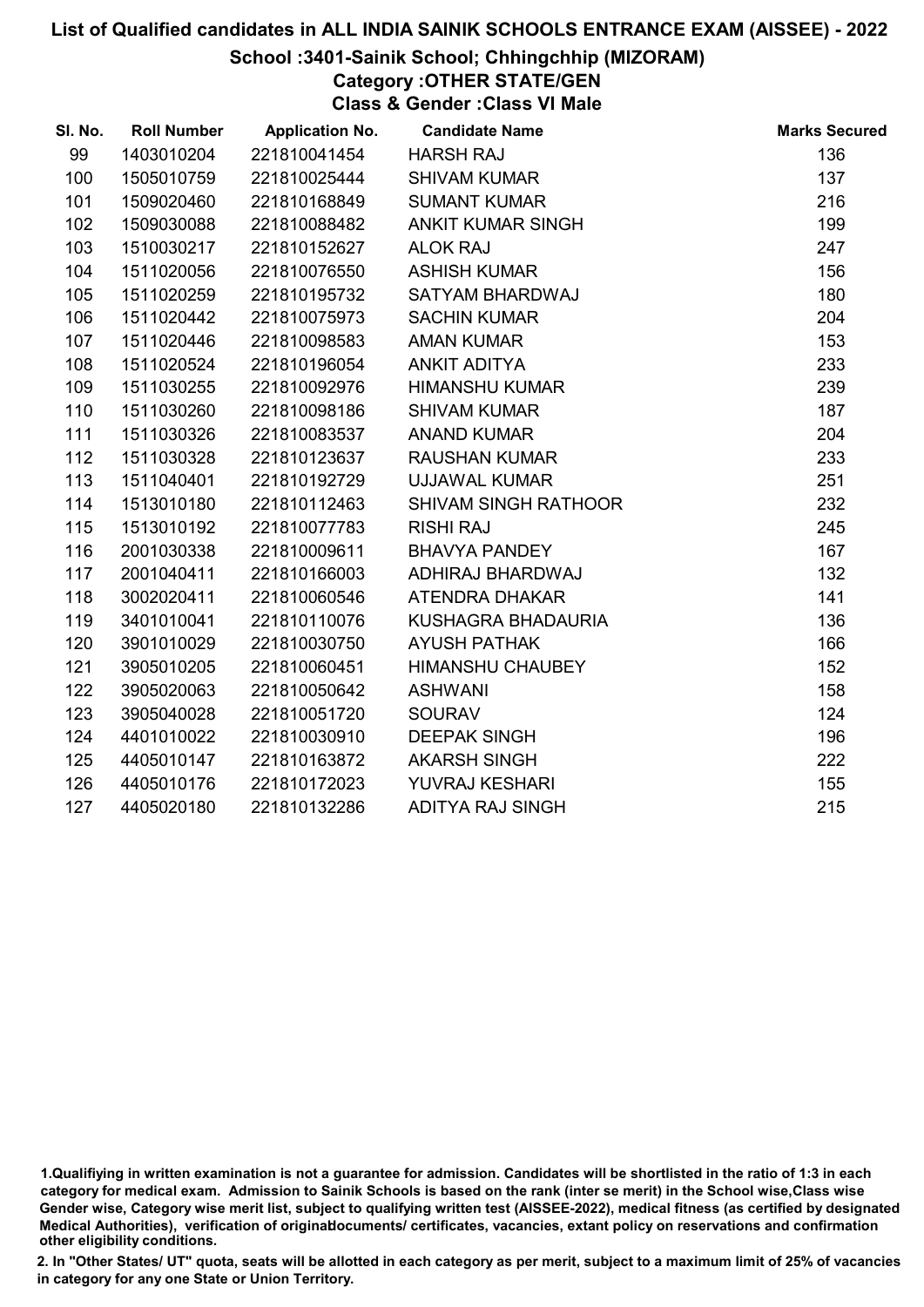### School :3401-Sainik School; Chhingchhip (MIZORAM)

#### Category :HOME STATE/ST

Class & Gender :Class VI Female

| SI. No. | <b>Roll Number</b> | <b>Application No.</b> | <b>Candidate Name</b>     |            | <b>Marks Secured</b> |
|---------|--------------------|------------------------|---------------------------|------------|----------------------|
| 128     | 3401010006         | 221810037201           | <b>NIYOMI CHAKMA</b>      |            | 70                   |
| 129     | 3401010007         | 221810115021           | <b>NGURLIANSANGI</b>      | <b>WOS</b> | 88                   |
| 130     | 3401010008         | 221810166241           | V LALHRUAIZELI            |            | 72                   |
| 131     | 3401010011         | 221810095451           | <b>MARYLENE LALROHLUI</b> |            | 136                  |
| 132     | 3401010016         | 221810162062           | LALHRIATRENGI TOCHHAWNG   |            | 126                  |
| 133     | 3401010034         | 221810027135           | <b>LALMUANAWMNI</b>       |            | 117                  |
| 134     | 3401010038         | 221810114426           | <b>NGURTHANSANGI</b>      | <b>WOS</b> | 92                   |
| 135     | 3401010039         | 221810042136           | <b>ZOTHANMAWII</b>        |            | 108                  |
| 136     | 3401010042         | 221810190707           | <b>MALSAWMHLUI</b>        |            | 116                  |
| 137     | 3401010056         | 221810185519           | <b>VANLALVENHIMI</b>      |            | 113                  |
| 138     | 3401010060         | 221810030299           | <b>JUKKONA CHAKMA</b>     |            | 107                  |
| 139     | 3402010002         | 221810071620           | <b>GWENEE CHAKMA</b>      |            | 70                   |
| 140     | 3402010006         | 221810027291           | NEVIKA CHAKMA             |            | 59                   |
| 141     | 3402010016         | 221810101784           | D. SIJEE CHAKMA           |            | 79                   |
| 142     | 3402010017         | 221810039025           | M SANCHI CHAKMA           |            | 72                   |
| 143     | 3402010018         | 221810012725           | <b>KUSUMA CHAKMA</b>      |            | 115                  |
| 144     | 3402010022         | 221810021206           | <b>JEENIKA CHAKMA</b>     |            | 75                   |
| 145     | 3402010026         | 221810093746           | KRIPANIKA CHAKMA          |            | 120                  |
| 146     | 3402010027         | 221810018376           | <b>B TEZEE CHAKMA</b>     | <b>AR</b>  | 51                   |
| 147     | 3402010028         | 221810086586           | P TOLEISHA CHAKMA         |            | 60                   |
| 148     | 3402010029         | 221810059417           | <b>HNEMI CHAKMA</b>       |            | 90                   |
| 149     | 3402010030         | 221810195308           | R. KONKONA CHAKMA         |            | 87                   |
| 150     | 3402010037         | 221810014099           | <b>DIPSHIKA CHAKMA</b>    |            | 71                   |

<sup>1.</sup>Qualifiying in written examination is not a guarantee for admission. Candidates will be shortlisted in the ratio of 1:3 in each category for medical exam. Admission to Sainik Schools is based on the rank (inter se merit) in the School wise,Class wise Gender wise, Category wise merit list, subject to qualifying written test (AISSEE-2022), medical fitness (as certified by designated Medical Authorities), verification of originablocuments/ certificates, vacancies, extant policy on reservations and confirmation other eligibility conditions.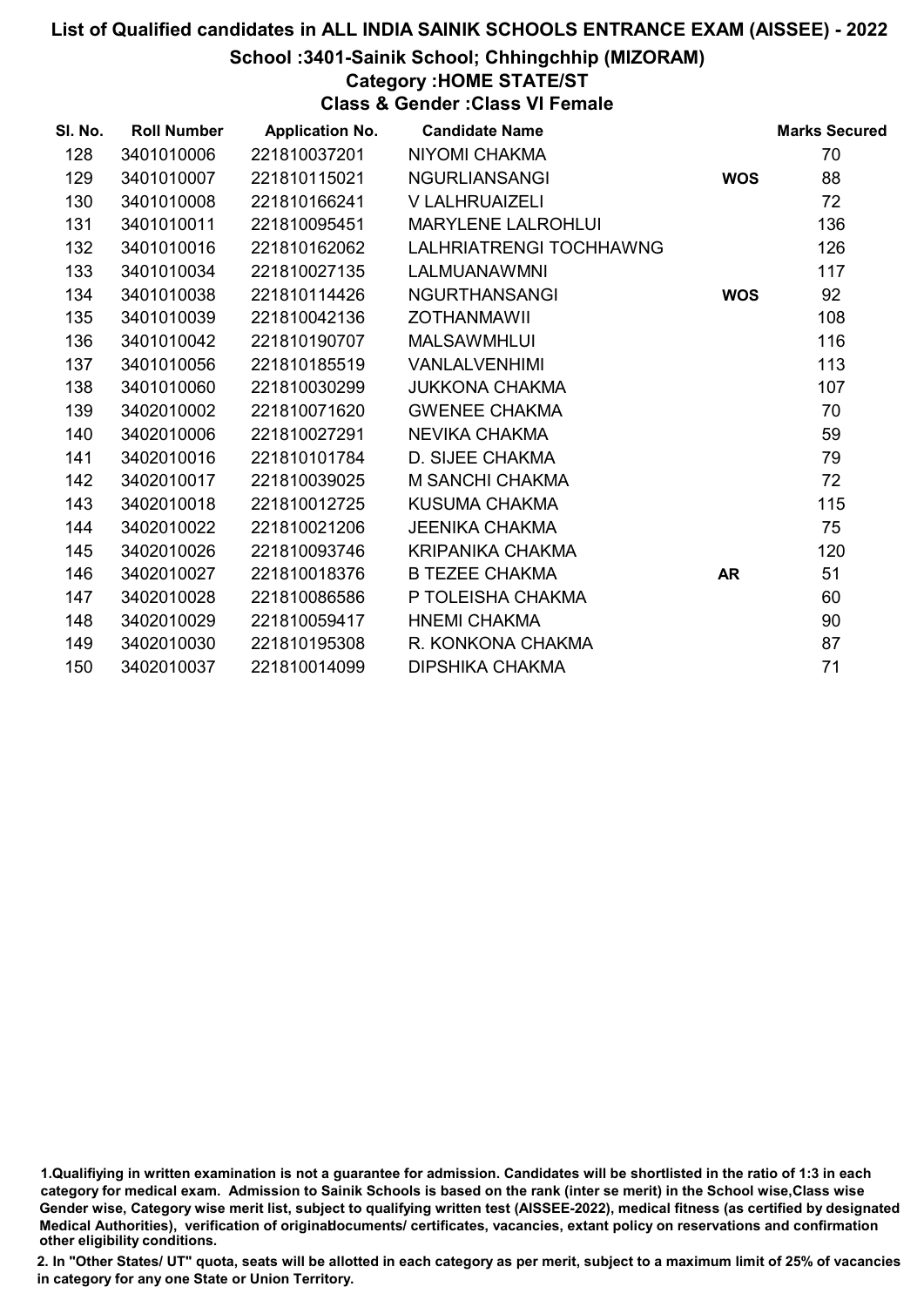### List of Qualified candidates in ALL INDIA SAINIK SCHOOLS ENTRANCE EXAM (AISSEE) - 2022 School :3401-Sainik School; Chhingchhip (MIZORAM) Category :OTHER STATE/SC Class & Gender :Class VI Female

| SI. No. | <b>Roll Number</b> | <b>Application No.</b> | <b>Candidate Name</b> | <b>Marks Secured</b> |
|---------|--------------------|------------------------|-----------------------|----------------------|
| 151     | 1513010155         | 221810150823           | LAXMI KUMARI          | 137                  |
| 152     | 3401010009         | 221810108051           | KUPPILI ANSHA         | 176                  |
| 153     | 3903010140         | 221810162623           | ANJU BALAI            | 95                   |

1.Qualifiying in written examination is not a guarantee for admission. Candidates will be shortlisted in the ratio of 1:3 in each category for medical exam. Admission to Sainik Schools is based on the rank (inter se merit) in the School wise,Class wise Gender wise, Category wise merit list, subject to qualifying written test (AISSEE-2022), medical fitness (as certified by designated Medical Authorities), verification of originablocuments/ certificates, vacancies, extant policy on reservations and confirmation other eligibility conditions.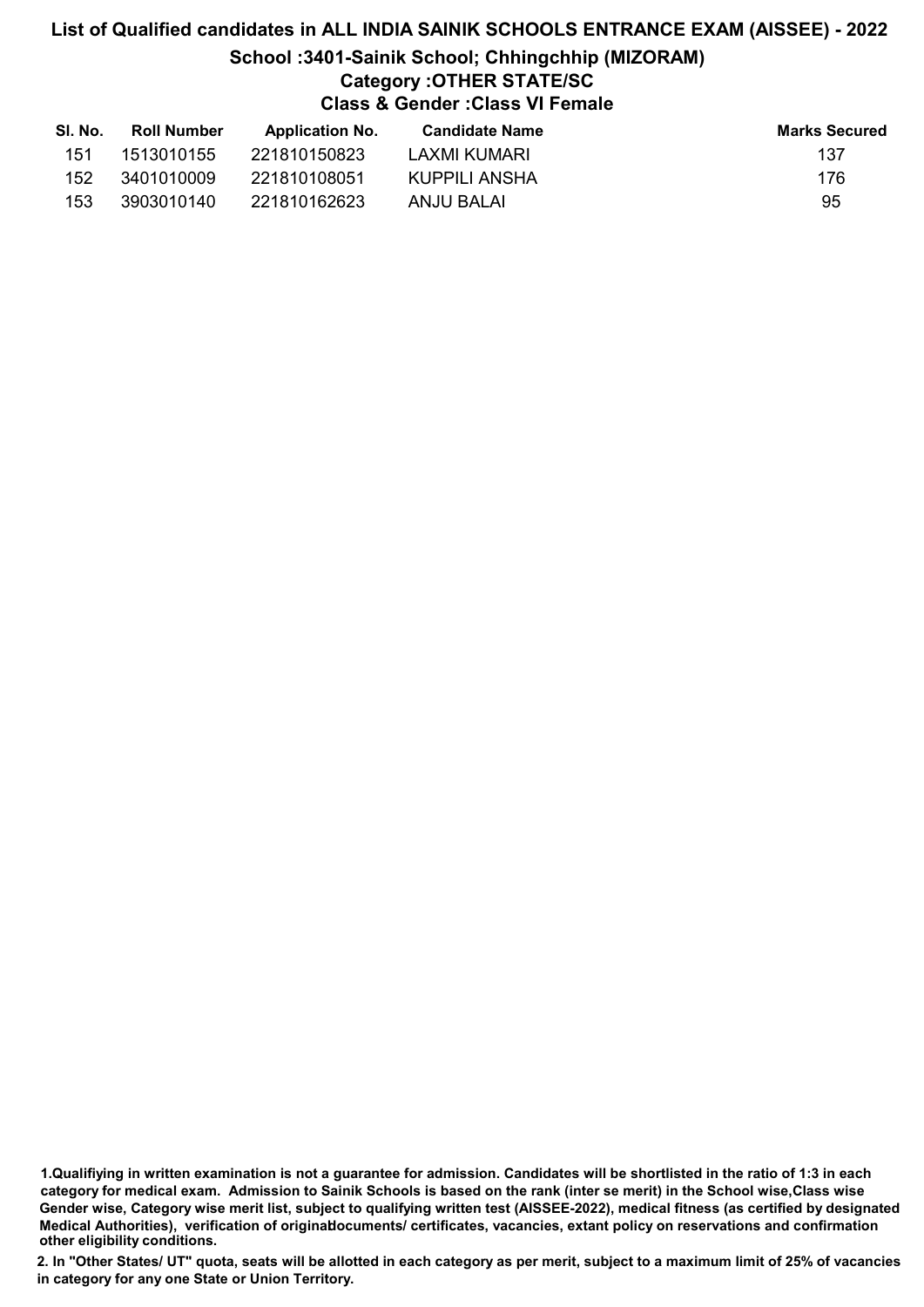## List of Qualified candidates in ALL INDIA SAINIK SCHOOLS ENTRANCE EXAM (AISSEE) - 2022 School :3401-Sainik School; Chhingchhip (MIZORAM) Category :OTHER STATE/ST Class & Gender :Class VI Female

| -SI. No. | <b>Roll Number</b> | <b>Application No.</b> | <b>Candidate Name</b> |    | <b>Marks Secured</b> |
|----------|--------------------|------------------------|-----------------------|----|----------------------|
| 154      | 1303010006         | 221810022444           | TAGE ANGKA            |    | 173                  |
| 155      | 3401010057         | 221810001529           | SAGARIKA DEORI        | AR | 99                   |

<sup>1.</sup>Qualifiying in written examination is not a guarantee for admission. Candidates will be shortlisted in the ratio of 1:3 in each category for medical exam. Admission to Sainik Schools is based on the rank (inter se merit) in the School wise,Class wise Gender wise, Category wise merit list, subject to qualifying written test (AISSEE-2022), medical fitness (as certified by designated Medical Authorities), verification of originablocuments/ certificates, vacancies, extant policy on reservations and confirmation other eligibility conditions.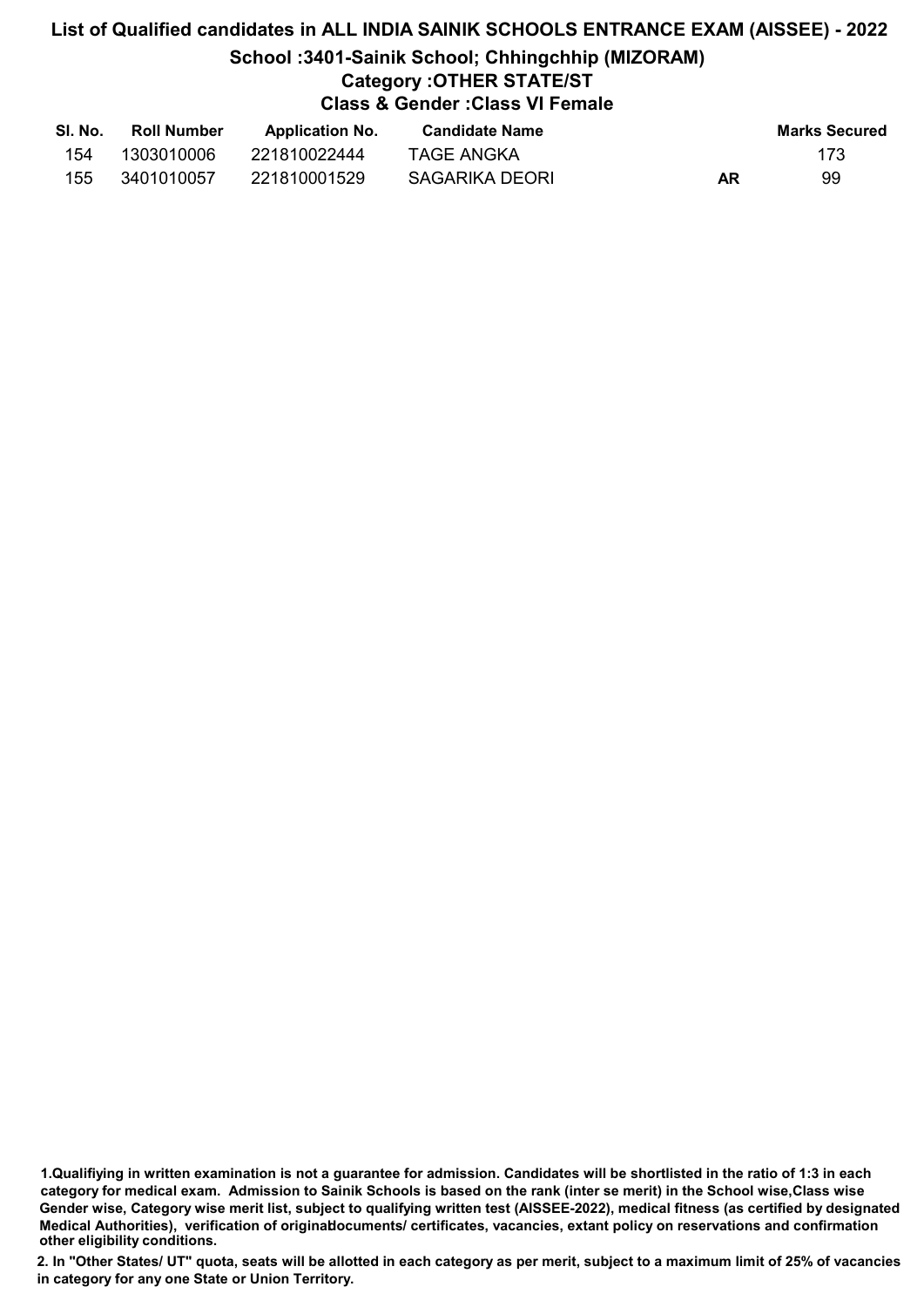### List of Qualified candidates in ALL INDIA SAINIK SCHOOLS ENTRANCE EXAM (AISSEE) - 2022 School :3401-Sainik School; Chhingchhip (MIZORAM) Category :OTHER STATE/OBC Class & Gender :Class VI Female

| SI. No. | Roll Number | <b>Application No.</b> | <b>Candidate Name</b> | <b>Marks Secured</b> |
|---------|-------------|------------------------|-----------------------|----------------------|
| 156     | 1509020458  | 221810149749           | <b>SALONI KUMARI</b>  | 230                  |
| 157     | 1702010089  | 221810087912           | AYUSHI RANJAN         | 177                  |
| 158     | 4405010345  | 221810132836           | NIDHI KUMARI MAURYA   | 191                  |
| 159     | 4410020581  | 221810125119           | CHHAYA YADAV          | 173                  |
| 160     | 4412010098  | 221810162591           | NIKITA MAURYA         | 163                  |

<sup>1.</sup>Qualifiying in written examination is not a guarantee for admission. Candidates will be shortlisted in the ratio of 1:3 in each category for medical exam. Admission to Sainik Schools is based on the rank (inter se merit) in the School wise,Class wise Gender wise, Category wise merit list, subject to qualifying written test (AISSEE-2022), medical fitness (as certified by designated Medical Authorities), verification of originablocuments/ certificates, vacancies, extant policy on reservations and confirmation other eligibility conditions.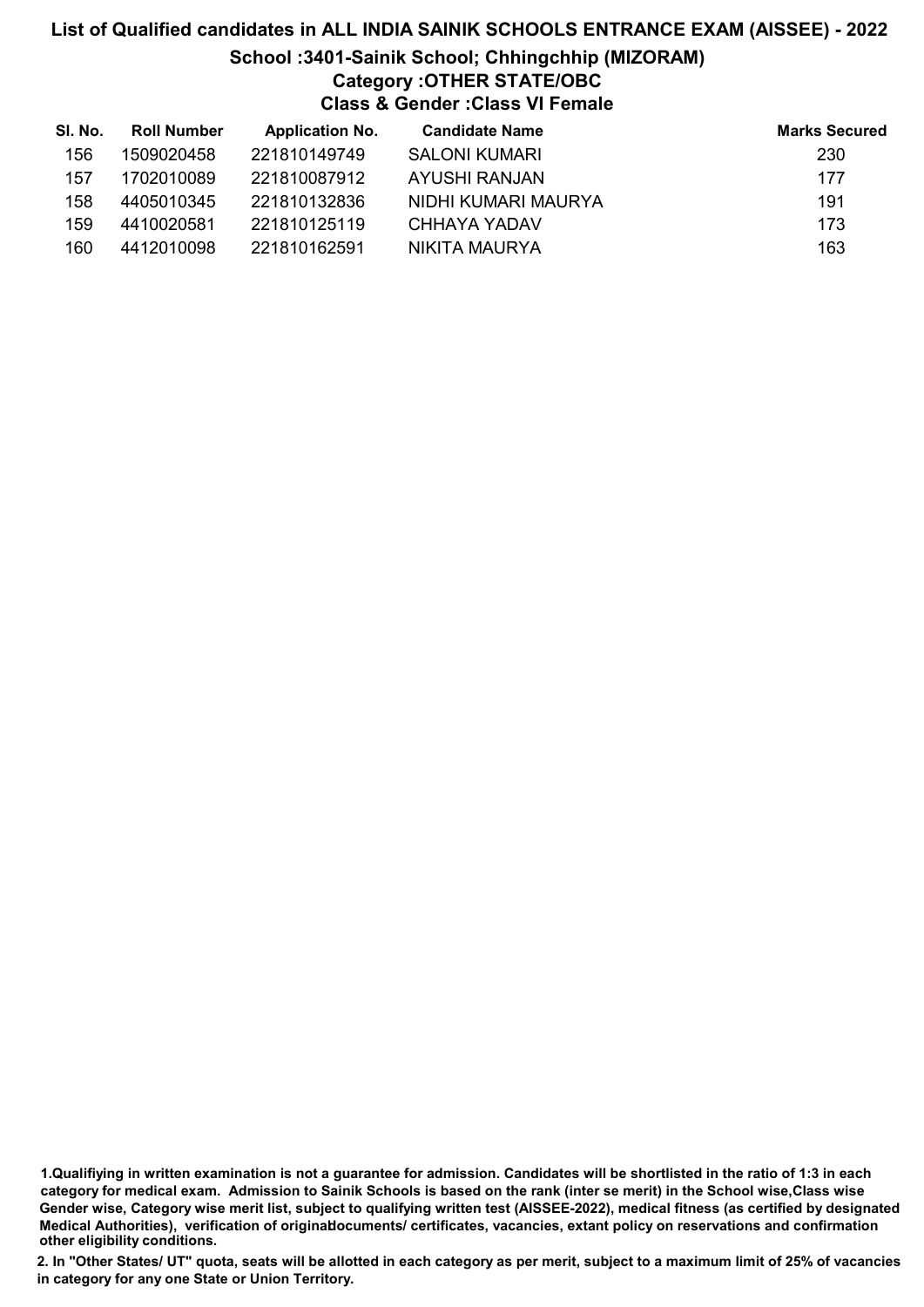### List of Qualified candidates in ALL INDIA SAINIK SCHOOLS ENTRANCE EXAM (AISSEE) - 2022 School :3401-Sainik School; Chhingchhip (MIZORAM) Category :OTHER STATE/DEF Class & Gender :Class VI Female

| SI. No. | <b>Roll Number</b> | <b>Application No.</b> | <b>Candidate Name</b> | <b>Marks Secured</b> |
|---------|--------------------|------------------------|-----------------------|----------------------|
| 161     | 1511050412         | 221810028084           | <b>NANDANI</b>        | 159                  |
| 162     | 1511070124         | 221810180609           | <b>SHIVANI SINGH</b>  | 179                  |
| 163     | 2612010343         | 221810003569           | ANJNA PURTY           | 175                  |
| 164     | 4301010017         | 221810002291           | RADHIKA RUDRAPAL      | 157                  |
| 165     | 4402010031         | 221810022880           | SHARANYA SRIVASTAVA   | 173                  |

<sup>1.</sup>Qualifiying in written examination is not a guarantee for admission. Candidates will be shortlisted in the ratio of 1:3 in each category for medical exam. Admission to Sainik Schools is based on the rank (inter se merit) in the School wise,Class wise Gender wise, Category wise merit list, subject to qualifying written test (AISSEE-2022), medical fitness (as certified by designated Medical Authorities), verification of originablocuments/ certificates, vacancies, extant policy on reservations and confirmation other eligibility conditions.